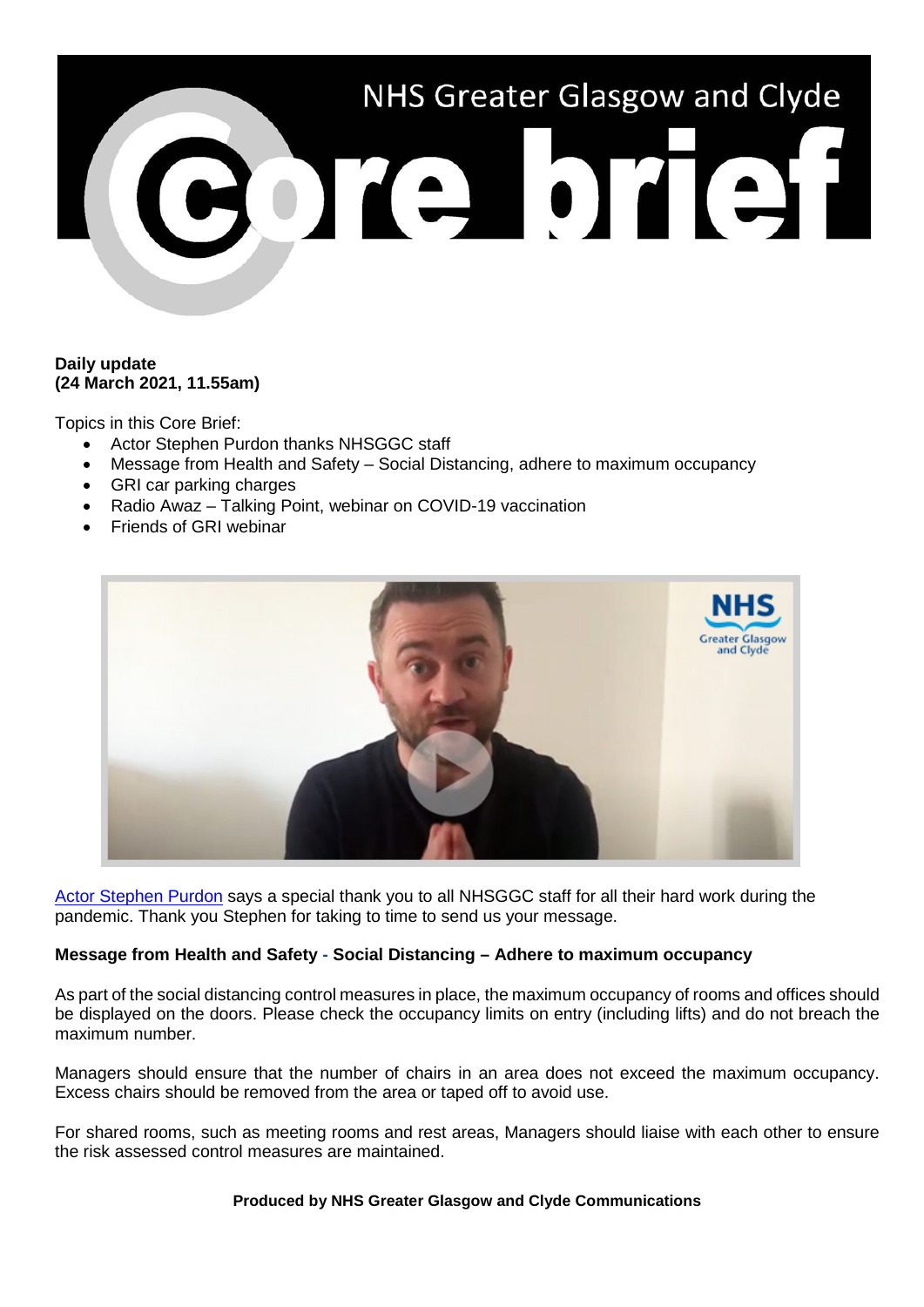Information in relation to Social Distancing can be found [here.](https://www.nhsggc.org.uk/your-health/health-issues/covid-19-coronavirus/for-nhsggc-staff/social-distancing-in-the-workplace/) If you have any ideas to improve Social Distancing practice, please share with your line manager and email here: [SDCommsGroup@ggc.scot.nhs.uk](mailto:SDCommsGroup@ggc.scot.nhs.uk)

# **GRI car parking charges**

Cabinet Secretary for Health and Sport, Ms Jeane Freeman MSP has announced that parking charges will remain suspended until further notice at the three remaining PFI car parks, including Glasgow Royal Infirmary.

On 30 March 2020, in response to the coronavirus (COVID-19) pandemic, car park providers at the three PFI hospitals, Ninewells Hospital in Dundee, Glasgow Royal Infirmary and the Edinburgh Royal Infirmary, agreed to remove charges for staff, visitors and patients.

### **Radio Awaz – Talking Point**

# *Thursday 25 March 2021: 7pm – 9pm*

Join a live discussion on "COVID-19 Vaccination - Ramadhan & BAME Communities" with host Rizy Mohammed and guests Dr Shahzad Hanif (BIMA), Dr Haytham Hamid, Dr Syed Ahmed (NHSGGC), Maulana Habib (Edinburgh Central Mosque).

The live zoom discussion will also be going out on FB LIve.

Audiences can listen/view the show or take part via the following ways:

☎ Call 0141 420 1072 to join in the discussion or ask any questions.(questions from listeners/ viewers can be sent via whatsapp and also posted on the face book page)

Listen live

(Radio): 107.2fm

- **D** (Online): [www.awazfm.co.uk](http://www.awazfm.co.uk/)
- ♪ DAB Radio
- (Apps): Download Awaz fm app or on Tunein Radio
- (Watch): Facebook live on the Awaz fm Glasgow facebook page

### **We had a technical issue with this article in Monday's Core Brief (22 March). Apologies for any inconvenience caused! Please see the complete text below.**

### **Friends of GRI bring you...**

Professor Miles Fisher in conversation with Dr John Quin, Medicine Man!

Prof Miles Fisher a recently retired Diabetologist at the GRI chats to Dr John Quin, author of 'Dr Quin, Medicine Man; a memoir of over 30 years working for the NHS. John is originally from Glasgow and worked in GRI as a junior house officer in the early 80s and then as a registrar between 1986-1992. Latterly he worked as an Endocrinologist in England.

If you haven't read the book, believe us, Dr Quin has stories to tell!

- This event is happening at 7:30 pm on 31 March 2021.

- Registration for the webinar is:<https://bit.ly/30Tc9MZ>

- All our webinars are FREE, but we now have a JustGiving page if you would like to make a donation <https://bit.ly/3cB0urK>

Please note: a one hour slot is allocated (for technical reasons) but the webinar itself may be shorter than this.

**Produced by NHS Greater Glasgow and Clyde Communications**